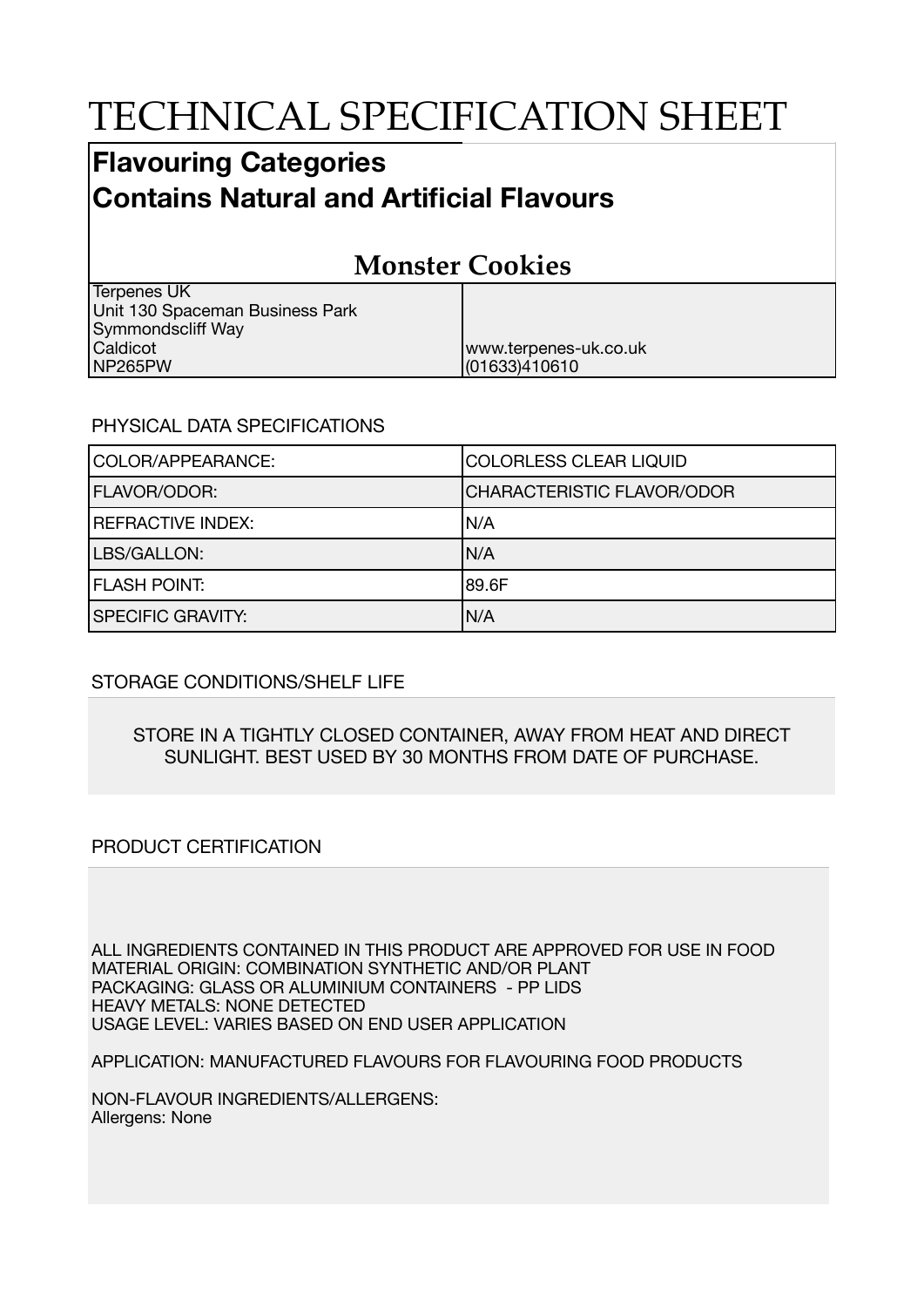| <b>COMPOSITION</b>                      |                |              |
|-----------------------------------------|----------------|--------------|
| alpha-pinene                            | 80-56-8        | 50-100%      |
| d-Limonene                              | 5989-27-5      | $10 - 20\%$  |
| benzyl alcohol                          | $100 - 51 - 6$ | $5 - 10\%$   |
| beta-caryophyllene                      | 87-44-5        | $5 - 10\%$   |
| beta-pinene                             | 127-91-3       | $5 - 10\%$   |
| ethyl isovalerate                       | 108-64-5       | $0.1 - 1$    |
| Humulene                                | 6753-98-6      | $0.1 - 1$    |
| linalool                                | 78-70-6        | $ 0.1 - 1 $  |
| myrcene                                 | 123-35-3       | $0.1 - 1\%$  |
| P-CYMENE                                | 99-87-6        | $0.1 - 1\%$  |
| benzyl butyrate                         | 103-37-7       | $0.01 - 0.1$ |
| beta-ionone                             | 14901-07-6     | $0.01 - 0.1$ |
| Butyrate                                | 105-54-4       | $0.01 - 0.1$ |
| ethyl acetate                           | 141-78-6       | $0.01 - 0.1$ |
| ethyl maltol                            | 4940-11-8      | $0.01 - 0.1$ |
| Eucalyptol                              | 470-82-6       | $0.01 - 0.1$ |
| isovaleric acid                         | 503-74-2       | $0.01 - 0.1$ |
| linalyl acetate                         | 115-95-7       | $0.01 - 0.1$ |
| maltol                                  | $118 - 71 - 8$ | $0.01 - 0.1$ |
| Raspberry ketone                        | 5471-51-2      | $0.01 - 0.1$ |
| Sabinene                                | 3387-41-5      | $0.01 - 0.1$ |
| vanillin                                | 121-33-5       | $0.01 - 0.1$ |
| delta-3-carene                          | 13466-78-9     | ${<}0.1\%$   |
| Gamma Terpinene                         | 99-85-4        | ${<}0.1\%$   |
| Pineapple ketone/Strawberry<br>Furanone | 3658-77-3      | ${<}0.1\%$   |
| terpinolene                             | 586-62-9       | ${<}0.1\%$   |
| (E)-beta-ocimene                        | 3779-61-1      | < 0.01       |
| 4-carvomenthenol                        | 562-74-3       | < 0.01       |
| alpha-phellandrene                      | 99-83-2        | < 0.01       |
| alpha-terpineol                         | $98 - 55 - 5$  | < 0.01       |
| alpha-thujene                           | 3917-48-4      | < 0.01       |
| benzaldehyde                            | 100-52-7       | < 0.01       |
| beta-Bisabolene                         | 495-61-4       | < 0.01       |
| camphene                                | 79-92-5        | < 0.01       |